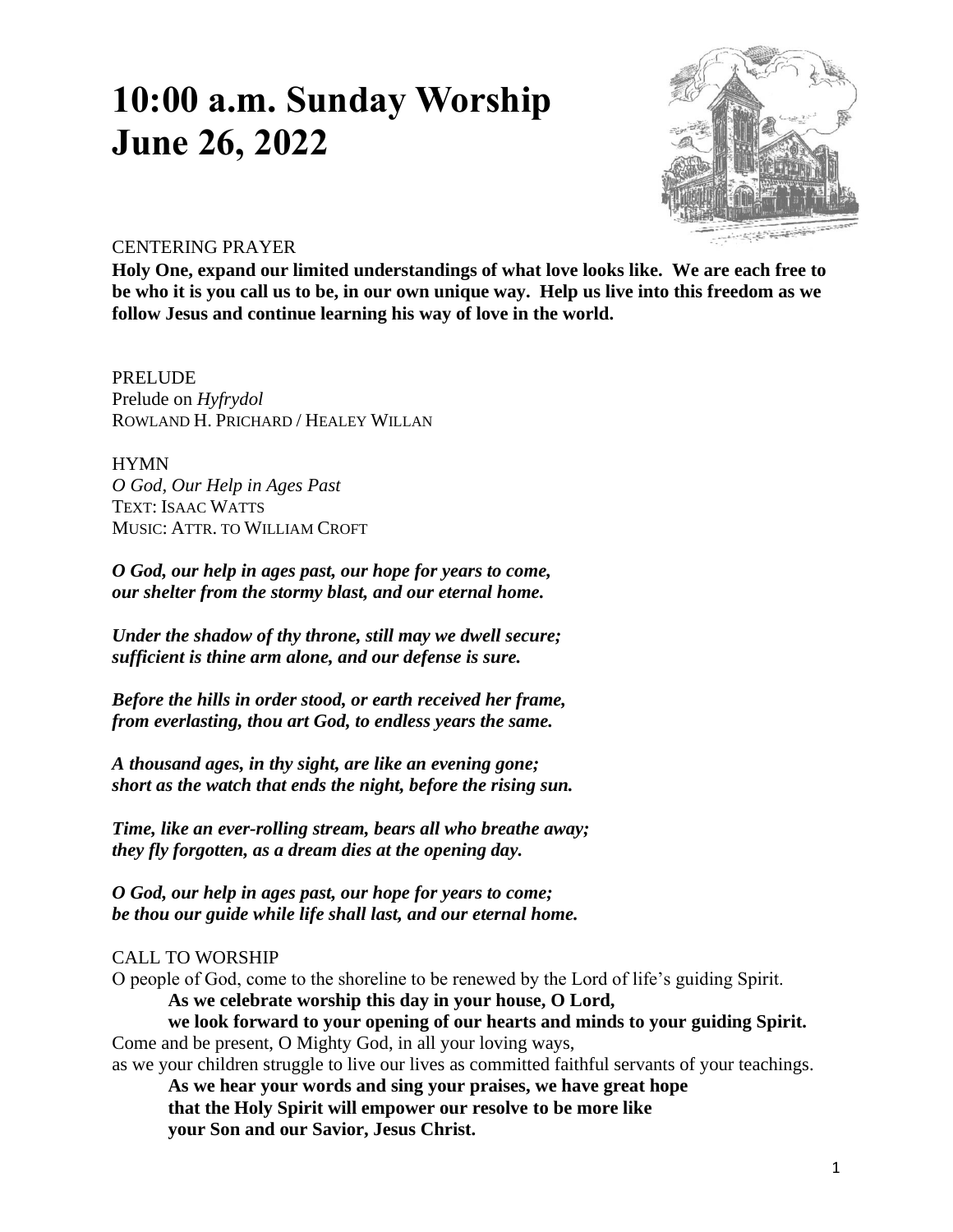# PRAYER OF CONFESSION

Almighty and most merciful God, you know the thoughts of our hearts. **We confess that we have sinned against you and done evil in your sight. We have transgressed your holy laws. We have disregarded your Word and Sacraments. Give us grace and power to put away all hurtful things and deliver us from evil. Hear now our silent confession** SILENT CONFESSION WORDS OF PARDON AND ASSURANCE As we confess our sins, God is faithful and merciful. **God forgives us our sin and cleanses us from all unrighteousness.**

**Thanks be to God!**

THE PEACE

## ANTHEM *Holy Spirit, Living Breath of God* ARRANGED FOR FLUTE AND PIANO BY LLOYD LARSON

#### PRAYER FOR ILLUMINATION

 O God, by your Spirit, plant your word within us. **May we follow your Son, our Lord, Jesus Christ, never leaving him, finding our home in your kingdom, and our life in your Spirit.**

| THE EPISTLE: | Galatians 5:1, 13-25         |
|--------------|------------------------------|
|              | (PG 176 NT IN THE PEW BIBLE) |

SERMON *Christian Freedom*

# PASTORAL PRAYER

 Lord in your mercy, **Hear our prayer.** THE LORD'S PRAYER **Our Father, who art in heaven, hallowed be thy name. Thy kingdom come, thy will be done on earth as it is in heaven. Give us this day our daily bread, and forgive us our trespasses as we forgive those who trespass against us. And lead us not into temptation but deliver us from evil. For thine is the kingdom, and the power and the glory forever. Amen.**

## THIS ALSO IS OUR OFFERING

**THE MONEY YOU CONTRIBUTE TODAY FUNDS OUR MUSIC, STAFF, UTILITIES, AND THE MINISTRIES OF TRINITY WHICH CHRIST IS CALLING US TO OFFER. THANK YOU FOR YOUR GENEROSITY!**

OFFERTORY *The Love of God* FREDERICK M. LEHMAN / MARK HAYES